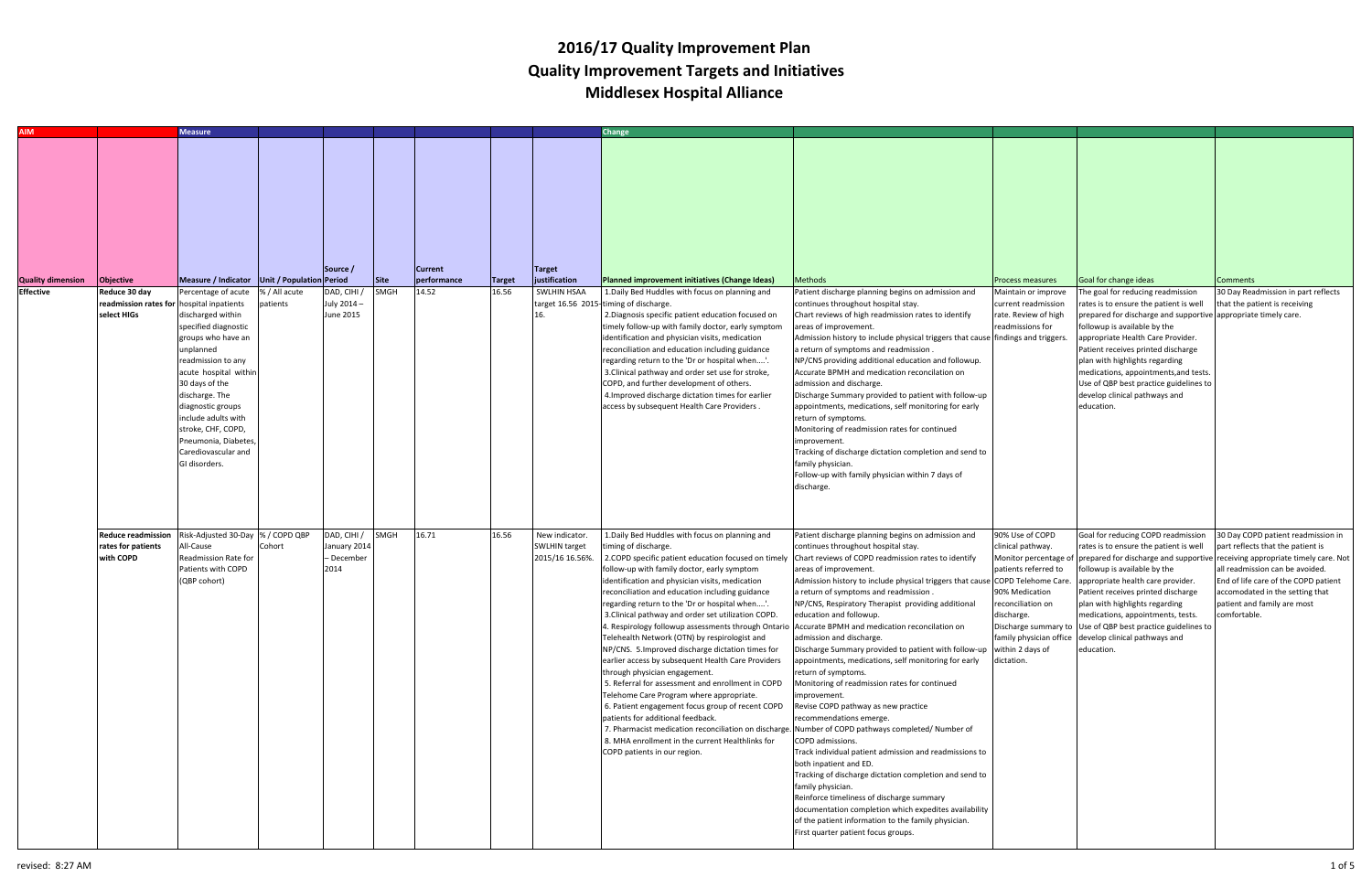| <b>AIM</b>                                   |                                                               | <b>Measure</b>                                                                                                                                                                                                                                                                                                                                                                            |                  |                                                                                   |              |                                       |                        |                                                                                                                                                                                                                              | Change                                                                                                                                                                                                                                                                                                                                                                                                                                                                                                                                                                                                                                                                                                                                                                                                                                                                                                                                                                                                                                                                                                                                                   |                                                                                                                                                                                                                                                                                                                                                                                                                                                  |                                                                                                                                                                                                            |                                                                                                                  |                                                                                                                                                                                                                                                                                                                                                                      |
|----------------------------------------------|---------------------------------------------------------------|-------------------------------------------------------------------------------------------------------------------------------------------------------------------------------------------------------------------------------------------------------------------------------------------------------------------------------------------------------------------------------------------|------------------|-----------------------------------------------------------------------------------|--------------|---------------------------------------|------------------------|------------------------------------------------------------------------------------------------------------------------------------------------------------------------------------------------------------------------------|----------------------------------------------------------------------------------------------------------------------------------------------------------------------------------------------------------------------------------------------------------------------------------------------------------------------------------------------------------------------------------------------------------------------------------------------------------------------------------------------------------------------------------------------------------------------------------------------------------------------------------------------------------------------------------------------------------------------------------------------------------------------------------------------------------------------------------------------------------------------------------------------------------------------------------------------------------------------------------------------------------------------------------------------------------------------------------------------------------------------------------------------------------|--------------------------------------------------------------------------------------------------------------------------------------------------------------------------------------------------------------------------------------------------------------------------------------------------------------------------------------------------------------------------------------------------------------------------------------------------|------------------------------------------------------------------------------------------------------------------------------------------------------------------------------------------------------------|------------------------------------------------------------------------------------------------------------------|----------------------------------------------------------------------------------------------------------------------------------------------------------------------------------------------------------------------------------------------------------------------------------------------------------------------------------------------------------------------|
| <b>Quality dimension</b><br><b>Efficient</b> | Objective<br>Reduce unnecessar<br>time spent in acute<br>care | Measure / Indicator Unit / Population Period<br>Total number of ALC  % / All acute<br>patient days<br>contributed by ALC<br>patients within the<br>specific reporting<br>period (open,<br>discharged and<br>discontinued cases),<br>divided by the total<br>number of patient<br>days for open,<br>discharged and<br>discontinued cases<br>(Bed Census<br>Summary) in the<br>same period. | patients         | Source /<br>WTIS, CCO,<br><b>BCS, MOHLTC</b><br>/ July 2015-<br>September<br>2015 | Site<br>SMGH | <b>Current</b><br>performance<br>17.5 | <b>Target</b><br>13.75 | <b>Target</b><br>justification<br>10 % reduction<br>target established<br>by HSAA SWLHIN<br>2015-16. Year to<br>date average<br>performance<br>14.85.                                                                        | Planned improvement initiatives (Change Ideas)<br>1) Review and implementation of new ALC rate<br>indicator.<br>Await performance target from HSAA SWLHIN for<br>2016-17.<br>Optimize early ALC identification, assessment and<br>process through daily unit and hospital wide huddles<br>Senior friendly initiatives to promote continued<br>mobility and activity, minimizing loss of mobility.<br>Tracking of patient volumes who are designated as<br>ALC before Day 3 of admission.<br>Optimize timely transfers from acute care through<br>individual patient and recieving facilities with<br>outbreak barriers for timely individual return to LTC.<br>Continue to liase with CCAC ensuring that<br>optimization of Home First Program is initiated and<br>executed.                                                                                                                                                                                                                                                                                                                                                                             | <b>Methods</b><br>Daily inpatient unit huddles and hospital wide bed<br>huddles to optimize patient flow. Timely and regular<br>discussions with patients, families, CCAC, SW with<br>evolving progress or concerns.<br>Monitor access to rehabilitation and complex<br>continuing care. Promote hospital policy to select 5<br>placement options.<br>Tracking of outbreaks, LTC bed availability, time of<br>referral to assessment to decision | Process measures<br>Daily ALC patient<br>volume and type<br>review and<br>confirmation of<br>accuracy.<br>Monthly ALC rounds<br>with all unit managers<br>CCAC case workers,<br>SW and CCAC<br>leadership. | Goal for change ideas<br>13.75 Stretch goal.                                                                     | <b>Comments</b><br>Limited access to palliative care. MHA<br>hospitals border on and treat many<br>patients from the neighbouring LHIN<br>and find variations in CCAC client<br>services that cause additional hospital<br>ALC days. At times unable to transfer<br>patients to vacant beds in thier LTC<br>facility choice due to mismatch of<br>accomodation type. |
| Patient-centred                              | <b>Improve patient</b><br>satisfaction                        | <b>Positive Patient</b><br>Satisfaction<br>responses to selected<br>questions for the<br><b>MHA</b><br>Inpatient, Surgical)<br>Day Care, ED), add the<br>number of responses<br>who responded<br>positively and divide<br>by the number of<br>respondentswho<br>registered any<br>response to this<br>question. (Excluding<br>non-respondents.)                                           | % / All patients | Patient<br>Satisfaction<br>Survey (TBD)<br>/ Q2-3 2016-                           | <b>MHA</b>   | 93.14                                 | 90.00                  | <b>MHA Current</b><br>performance<br>measured with<br>previous NRC<br>Picker survey<br>results with a<br>current<br>performance of<br>93.14 %. Establish<br>implementation<br>of new survey<br>tool, yet to be<br>finalized. | 1) Patient Satisfaction Survey tool assessment and<br>determination . NRC picker survey utilized to end of<br>Q4 2014-15.<br>• Alternate survey option explored and developed<br>through 2015-16 with emphasis on the elements of<br>patient user friendly, timely, cost efficient, targeted<br>brief questions.<br>• Review and comparison of newly released NRCC<br>survey information.<br>similar target with • Final product selection and implementation<br>SWLHIN ED Knowledge Transfer initiative continuing<br>to address wait intervals, improved satisfaction.<br>Education of all staff in 'Treating Patients with<br>C.A.R.E'(Connect,Appreciate,Respond, Empower)<br>underway at both MHA sites.<br>Patient Engagement and Activities underway in ED,<br>COPD Readmission, Diabetes Education Program and<br>Surgical Preadmission populations.<br>Sustain timely response to patient complaints and<br>compliments within 2 business days and improve<br>time to closure of concerns.<br>Update MHA Website information for patient<br>compliments and complaints to include patient<br>expectation for follow-up, process and resolution. | Final satisfaction survey tool product selection and<br>implementation. Monitoring of results and follow-up<br>plans with staff and patient engagement opportunities<br>Complete Treating with CARE education of all staff<br>Evaluate CARE course completion through patient<br>satisfaction survey and results. Update MHA Patient<br>Relations website information using OHA Patient<br>Relations toolkit.                                    | Implementation of<br>selected survey tool by<br>June 1, 2016 Patient<br>satisfaction results<br>review near real time.<br>Ability to benchmark<br>with peer hospitals.                                     | 90 % positive satisfaction of patients.<br>95 % follow-up to complaints or<br>compliments within 2 business days | Early response and distribution of<br>feedback to enhance improvements<br>or areas of opportunity.                                                                                                                                                                                                                                                                   |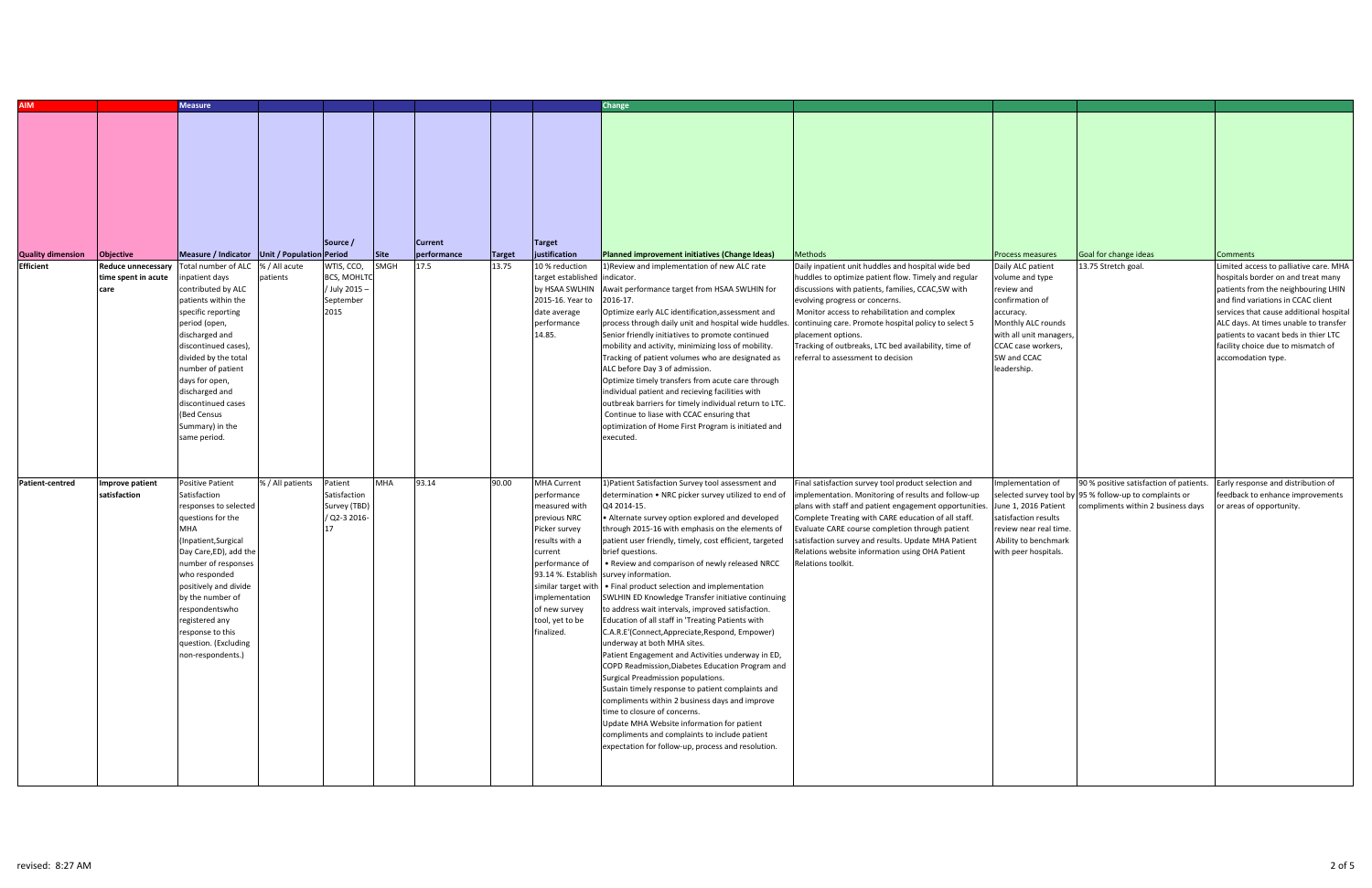| <b>AIM</b>                       |                                                                                           | <b>Measure</b>                                                                                                                                                                                                                                                   |                            |                                                                      |                    |                               |                        |                                                                                                                                                                                     | Change                                                                                                                                                                                                                                                                                                                                                                                                                                                                                                                                                                                                                                                                                                                                                                                                                                                                                                                                                                                        |                                                                                                                                                                                                                                                                                                                                                                                                                                                                                                                                                                                                                                                                                                               |                                                                                                                                                                                                                                                                                                                                             |                                                                                                                                                                  |                                                                                                                                                                                                                                                                                                                                                                                                                                                                                                                                                                                                                                                                                       |
|----------------------------------|-------------------------------------------------------------------------------------------|------------------------------------------------------------------------------------------------------------------------------------------------------------------------------------------------------------------------------------------------------------------|----------------------------|----------------------------------------------------------------------|--------------------|-------------------------------|------------------------|-------------------------------------------------------------------------------------------------------------------------------------------------------------------------------------|-----------------------------------------------------------------------------------------------------------------------------------------------------------------------------------------------------------------------------------------------------------------------------------------------------------------------------------------------------------------------------------------------------------------------------------------------------------------------------------------------------------------------------------------------------------------------------------------------------------------------------------------------------------------------------------------------------------------------------------------------------------------------------------------------------------------------------------------------------------------------------------------------------------------------------------------------------------------------------------------------|---------------------------------------------------------------------------------------------------------------------------------------------------------------------------------------------------------------------------------------------------------------------------------------------------------------------------------------------------------------------------------------------------------------------------------------------------------------------------------------------------------------------------------------------------------------------------------------------------------------------------------------------------------------------------------------------------------------|---------------------------------------------------------------------------------------------------------------------------------------------------------------------------------------------------------------------------------------------------------------------------------------------------------------------------------------------|------------------------------------------------------------------------------------------------------------------------------------------------------------------|---------------------------------------------------------------------------------------------------------------------------------------------------------------------------------------------------------------------------------------------------------------------------------------------------------------------------------------------------------------------------------------------------------------------------------------------------------------------------------------------------------------------------------------------------------------------------------------------------------------------------------------------------------------------------------------|
| <b>Quality dimension</b><br>Safe | Objective<br><b>Increase proportion</b>                                                   | Measure / Indicator Unit / Population Period<br>Medication                                                                                                                                                                                                       | % / All patients           | Source /<br>Hospital                                                 | Site<br><b>MHA</b> | <b>Current</b><br>performance | <b>Target</b><br>90.00 | <b>Target</b><br>justification<br>The MHA sites                                                                                                                                     | Planned improvement initiatives (Change Ideas)<br>• Improve participation, engagement and accuracy of                                                                                                                                                                                                                                                                                                                                                                                                                                                                                                                                                                                                                                                                                                                                                                                                                                                                                         | <b>Methods</b><br>Ongoing monitoring and review of statistical data                                                                                                                                                                                                                                                                                                                                                                                                                                                                                                                                                                                                                                           | <b>Process measures</b><br>Review of                                                                                                                                                                                                                                                                                                        | Goal for change ideas<br>90 % completion of Medication                                                                                                           | <b>Comments</b><br>MHA has seen modest improvement                                                                                                                                                                                                                                                                                                                                                                                                                                                                                                                                                                                                                                    |
|                                  | of patients receiving reconciliation at<br>nedication<br>reconciliation upon<br>admission | admission: The total<br>number of patients<br>with medications<br>reconciled as a<br>proportion of the<br>total number of<br>patients admitted to<br>the hospital                                                                                                |                            | collected<br>data / most<br>ecent<br>quarter<br>available            |                    |                               |                        | have maintained<br>or improved over<br>the past year witl<br>less variation in<br>quarterly results<br>The goal is to<br>meet or the<br>exceed target.                              | Best Possible Medication Hospital (BMPH).<br>• Focus on Quality of BPMH and resulting med<br>reconciliation through education to all end user<br>nurses and pharmacy technicians.<br>• Training of pharmacy technicians and nurse staff<br>FCHS completed; SMGH nurse training underway.<br>• Medication reconciliation completion following<br>admissions most accurate when completed by<br>Pharmacist or Pharmacy technician.<br>• Operating Budget request for additional<br>pharmacist.<br>· Daily review of new admission orders by<br>pharmacist<br>• A University of Waterloo Pharmacy student<br>provided BPMH training in the Emergency<br>Department along with conducting patient interviews<br>(BPMH) for inpatients during the 4 month co-op<br>placement.                                                                                                                                                                                                                      | available through Electronic Patient Record (EPR).<br>Each occurrence of a medication administration is<br>tracked.<br>• Review for medication reconciliation accuracy,<br>process improvement, and elimination of errors.<br>$\bullet$ Quarterly reporting to Medical Advisory Committee<br>through Pharmacy and Therapeutics Committee.<br>•Medication Reconciliation errors reported in<br>occurrence reporting system with followup by<br>managers with patient and staff.                                                                                                                                                                                                                                | administration and<br>errors by<br>number, medications,<br>users, severity, doses<br>etc .<br>Monthly monitoring<br>and reporting of<br>medication<br>reconciliation<br>compliance.                                                                                                                                                         | reconciliation for all admitted<br>patients.<br>accuracy .                                                                                                       | in quality of med reconcilation with<br>improved reporting of the concise list<br>Improved knowlege, engagement and of medications, however some errors<br>in dose and frequency.<br>Completion of accurate BPMH directly<br>correlates to MRP physician accuracy<br>and timeliness of its completion.<br>Medication reconciliation errors are<br>corrected in a timely fashion and no<br>adverse effects to patients.<br>This process has validated the need to<br>have Pharmacy presence in the<br>Medication Reconciliation process.<br>This initiative is recognized as an<br>Accreditation Required Organization<br>Practice (ROPS), and will be up for<br>review again in 2017. |
|                                  | <b>Reduce hospital</b><br>acquired infection<br>rates                                     | CDI rate per 1,000<br>patient days: Number patient days / All<br>of patients newly<br>diagnosed with<br>hospital-acquired CDI<br>during the reporting<br>period, divided by the<br>number of patient<br>days in the reporting<br>period, multiplied by<br>1,000. | Rate per 1,000<br>patients | Publicly<br>Reported,<br>мон /<br>January 2015<br>- December<br>2015 | <b>MHA</b>         | 0.22                          | 0.27                   | MHA target set to<br>continue to<br>perform below<br>the provincial<br>average. Current<br>performance<br>reflects less than<br>cases,low volume<br>of patient days<br>skew result. | 1) Antibiotic Stewardship(ABS)<br>• Optimizing use of preset HUGO antibiotic care<br>• Pharmacist review of most common pathogens<br>seen specific to MHA and development of<br>antibiogram listing the most sensitive antibiotics<br>5 completed. Provides ability to target antibiotic<br>subscribing prior to receipt of organism identification<br>results. Available in electronic antibiogram tab<br>• Pharmacist enrolled in an Antimicrobial<br>Stewardship Certificate Program through the Society<br>of Infectious Diseases Pharmacists, which involves a<br>skills component requiring the pharmacist to<br>implement a stewardship initiative at MHA.<br>• Twice weekly antibiotic report to assess need for<br>step-down (IV to PO, and narrowing spectrum)<br>. Investigate an alert pop-up for physicians when<br>Clindamycin is ordered in CPOE<br>• Implement for physicians, a process for automatic<br>substitution +/- justification for use of high risk<br>medications. | . Retrospective study of defined daily doses (DDD) from<br>I.V. to Oral on targeted broad spectrum antibiotics to<br>develop base line. Quarterly reports to the Infection<br>Control Committee and Pharmacy and Therapeutic<br>Committee (P&T)<br>• The pharmacist reviews utilization and outcomes to<br>meet the following objectives:<br>Implement interventions to improve patient care,<br>minimize resistance and cost, and prolong the longevity $\bullet$ Adopt an<br>of antimicrobials.<br>Evaluate the effectiveness of an antimicrobial<br>stewardship program through the measurement of<br>outcomes.<br>· Medical Grand Rounds- Antibiotic Sterwardship with<br>excellent physician attendance. | • Assess understanding<br>and compliance with<br>best practice antibiotic<br>medication orders<br>●Provide recent MHA<br>evidence and further<br>education as<br>necessary.<br>antimicrobial program<br>$\bullet$ Evaluate the<br>effectiveness of an<br>antimicrobial<br>stewardship program<br>through the<br>measurement of<br>outcomes. | • 20% decrease in the Defined Daily<br>Dose(DDD) in IV antibiotic usage<br>· 20% decrease in usage of targeted (<br>.e. Meropenum) broad spectrum<br>antibiotics | · Microbiology lab traces organism<br>antibiotic sensitivities in a real<br>time, update the antibiogram on an<br>quarterly basis.<br>• The CDI cases continue to be<br>reviewed on a case by case basis with<br>the ICP (Infection Control Practitioner)<br>and Pharmacist<br>• Quarterly reports to the Infection<br>Control Committee and Pharmacy and<br>Therapeutic Committee (P&T)<br>• The pharmacist reviews utilization<br>and outcomes to meet the following<br>objectives:<br>Implement interventions to improve<br>patient care, minimize resistance and<br>cost, and prolong the longevity of<br>antimicrobials.                                                         |
|                                  |                                                                                           |                                                                                                                                                                                                                                                                  |                            |                                                                      | <b>MHA</b>         |                               |                        |                                                                                                                                                                                     | 2) Hand Hygiene<br>. Hand hygiene continues to be a corporate priority<br>. Refresh of current hand hygiene audit program<br>practices                                                                                                                                                                                                                                                                                                                                                                                                                                                                                                                                                                                                                                                                                                                                                                                                                                                        | • Continue to utilize the Mariner -online program to<br>track and report compliance numbers<br>. Quarterly Hand Hygiene audit and reporting through<br>Mariner of all employee groups and physicians                                                                                                                                                                                                                                                                                                                                                                                                                                                                                                          | • Explore<br>opportunities for<br>improvement that<br>other hospitals have<br>adopted with success<br>• Report quarterly to<br>Board Quality and<br><b>Provincial Patient</b><br>Safety(SRI)                                                                                                                                                | Maintain the >90% hand hygiene<br>compliance goal before and after<br>hand washing previously established                                                        | • Consult with management to review<br>present auditing process.<br>• Consult with peer hospital and HQO<br>Navigator site to explore new change<br>ideas and suggestions for<br>improvement                                                                                                                                                                                                                                                                                                                                                                                                                                                                                          |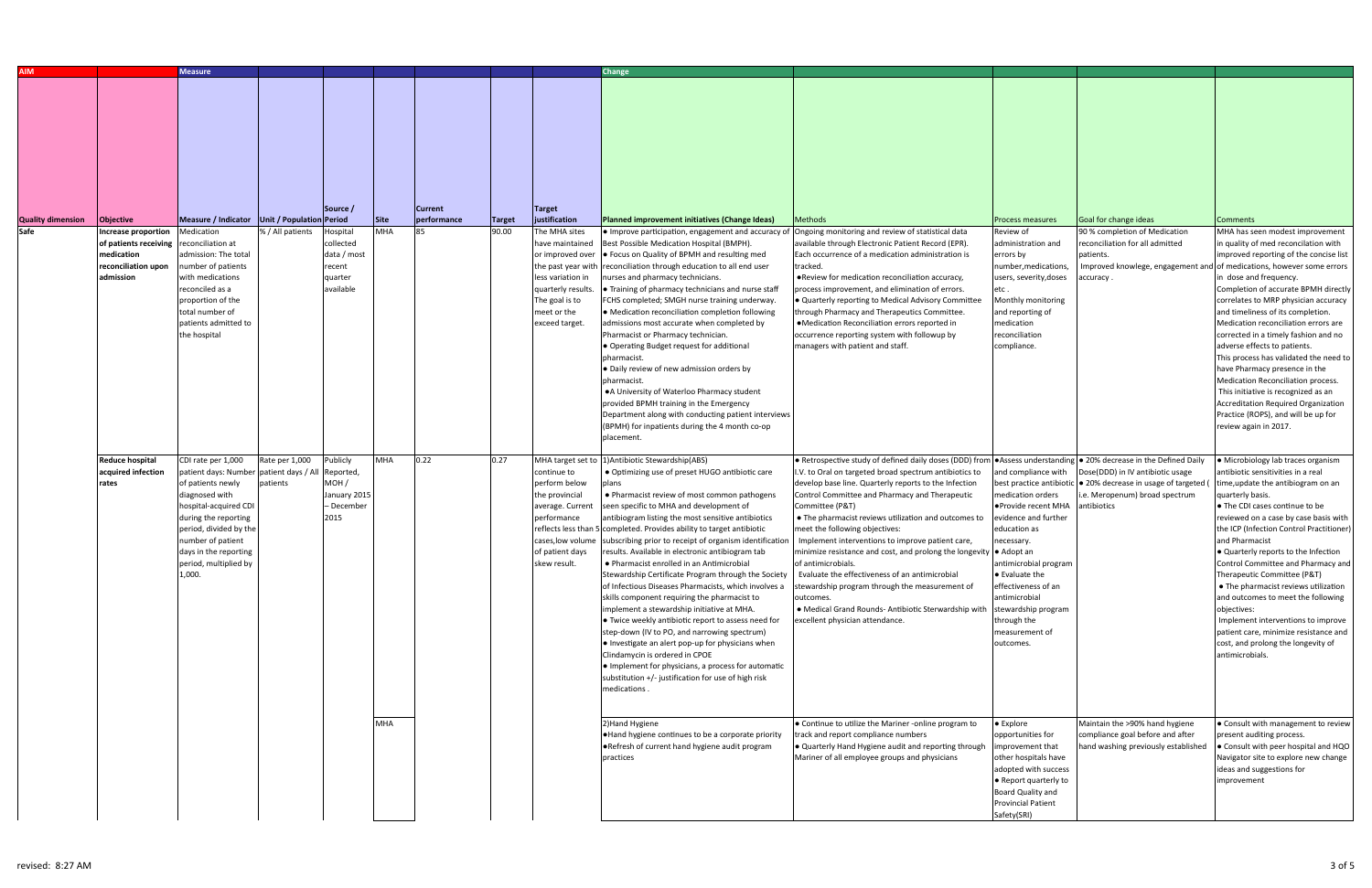| <b>AIM</b>               |                                          | <b>Measure</b>                                                     |            |                                              |                    |                               |               |                                         | Change                                                                                                                                                                                                                                                                                                                                                                                                                                                                                                                                                                                                                                                                                                                                                                                                                                                                                                                                                                                                                                                                                                                                                                                                                                                                                                               |                                                                                                                                                                                                                                                                                                                                                                                                                                                                                                                                      |                                                                                                                             |                                                                                                                                                                                                                                                                                  |                                                                                                                                                                                                                                                                                                                                                                                                                                                                                                                                                                                                                                     |
|--------------------------|------------------------------------------|--------------------------------------------------------------------|------------|----------------------------------------------|--------------------|-------------------------------|---------------|-----------------------------------------|----------------------------------------------------------------------------------------------------------------------------------------------------------------------------------------------------------------------------------------------------------------------------------------------------------------------------------------------------------------------------------------------------------------------------------------------------------------------------------------------------------------------------------------------------------------------------------------------------------------------------------------------------------------------------------------------------------------------------------------------------------------------------------------------------------------------------------------------------------------------------------------------------------------------------------------------------------------------------------------------------------------------------------------------------------------------------------------------------------------------------------------------------------------------------------------------------------------------------------------------------------------------------------------------------------------------|--------------------------------------------------------------------------------------------------------------------------------------------------------------------------------------------------------------------------------------------------------------------------------------------------------------------------------------------------------------------------------------------------------------------------------------------------------------------------------------------------------------------------------------|-----------------------------------------------------------------------------------------------------------------------------|----------------------------------------------------------------------------------------------------------------------------------------------------------------------------------------------------------------------------------------------------------------------------------|-------------------------------------------------------------------------------------------------------------------------------------------------------------------------------------------------------------------------------------------------------------------------------------------------------------------------------------------------------------------------------------------------------------------------------------------------------------------------------------------------------------------------------------------------------------------------------------------------------------------------------------|
|                          |                                          |                                                                    |            |                                              |                    |                               |               |                                         |                                                                                                                                                                                                                                                                                                                                                                                                                                                                                                                                                                                                                                                                                                                                                                                                                                                                                                                                                                                                                                                                                                                                                                                                                                                                                                                      |                                                                                                                                                                                                                                                                                                                                                                                                                                                                                                                                      |                                                                                                                             |                                                                                                                                                                                                                                                                                  |                                                                                                                                                                                                                                                                                                                                                                                                                                                                                                                                                                                                                                     |
|                          |                                          | Measure / Indicator Unit / Population Period                       |            | Source /                                     |                    | <b>Current</b><br>performance |               | <b>Target</b><br>justification          | Planned improvement initiatives (Change Ideas)                                                                                                                                                                                                                                                                                                                                                                                                                                                                                                                                                                                                                                                                                                                                                                                                                                                                                                                                                                                                                                                                                                                                                                                                                                                                       |                                                                                                                                                                                                                                                                                                                                                                                                                                                                                                                                      |                                                                                                                             |                                                                                                                                                                                                                                                                                  |                                                                                                                                                                                                                                                                                                                                                                                                                                                                                                                                                                                                                                     |
| <b>Quality dimension</b> | Objective                                |                                                                    |            |                                              | Site<br><b>MHA</b> |                               | <b>Target</b> |                                         | 3)Cleaning Practices                                                                                                                                                                                                                                                                                                                                                                                                                                                                                                                                                                                                                                                                                                                                                                                                                                                                                                                                                                                                                                                                                                                                                                                                                                                                                                 | <b>Methods</b><br>Continue to use the CDI checklist and ATP monitoring                                                                                                                                                                                                                                                                                                                                                                                                                                                               | <b>Process measures</b><br>• Monthly C Difficile                                                                            | Goal for change ideas<br>.100% compliance with cleaning                                                                                                                                                                                                                          | <b>Comments</b><br>• Investigating the use of a hydrogen                                                                                                                                                                                                                                                                                                                                                                                                                                                                                                                                                                            |
|                          |                                          |                                                                    |            |                                              |                    |                               |               |                                         | • continue to monitor use of bleach cleaner in CDI<br>rooms through the CDI checklist and ATP testing.<br>Have expanded the use of bleach product to use as<br>the cleaner for walls and floors<br>• Continue to report of audit results to Infection<br>Control Committee                                                                                                                                                                                                                                                                                                                                                                                                                                                                                                                                                                                                                                                                                                                                                                                                                                                                                                                                                                                                                                           | or CDI room cleaning monitoring                                                                                                                                                                                                                                                                                                                                                                                                                                                                                                      | reporting<br>room is audited,<br>• Explore strategy of<br>""no touch"" cleaning<br>equipment to do the                      | protocols for CDI terminal clean as<br>• Every terminal clean reflected in meeting the ATP<br>parameters for clean<br>recleaned until passed. Less than 0.27 rate if hospital<br>acquired transmission<br>• Explore strategy of ""no touch""<br>cleaning equipment to do the job | peroxide -based biodisinfectant spray<br>to augment process for terminal clean<br>of CDI rooms<br>• Continue to use the bag waste<br>disposal system for containment of<br>infective body fluids in the room<br>• Cleaning protocol performed<br>according to Provincial Infections<br>Diseases Advisory Committee (PIDAC)<br>and verified through a cleaning<br>checklist                                                                                                                                                                                                                                                          |
| <b>Timely</b>            | Reduce wait times in ED Wait times: 90th |                                                                    | Hours / ED | <b>CCO iPort</b>                             | SMGH               | 10.3                          | 9.00          | Provincial target                       | SMGH Continues to participate in the SWLHIN                                                                                                                                                                                                                                                                                                                                                                                                                                                                                                                                                                                                                                                                                                                                                                                                                                                                                                                                                                                                                                                                                                                                                                                                                                                                          | . Implementation of white boards in the inpatient areas Daily tracking of ED                                                                                                                                                                                                                                                                                                                                                                                                                                                         |                                                                                                                             | 90th Percentile ED ADM LOS 9.0                                                                                                                                                                                                                                                   | Great focus by the entire organization                                                                                                                                                                                                                                                                                                                                                                                                                                                                                                                                                                                              |
|                          | the ED                                   | percentile ED length patients<br>of stay for Admitted<br>patients. |            | Access /<br>January 2015<br>December<br>2015 |                    |                               |               | stay given<br>improvements<br>progress. | of 9 hour length of Knowledge Transfer Initiative. Through sharing and<br>learning from our partners, the goal is to initiate<br>numerous process strategies to realize improved ED LOS for the<br>admitted patient. The following initiatives will be<br>and year over year sustained and/or be implemented:<br>• Improved medical inpatient patient rounds to<br>determine readiness for discharge and discharge<br>planning<br>. Continued participation in ""ALC"" rounds with<br>CCAC Sustain daily bed meeting structure<br>o Utilizing standard operating procedure<br>o Ensure better focus on patient flow<br>o Ensure better focus on evaluation of previous<br>day's flow for adjustments in current & future day's<br>strategies<br>• Sustain and improve utilization of white boards in<br>the inpatient areas to assist with predictable<br>discharge expectations, communication pathways<br>• Enhancement of our patient centered care focus<br>with staff, managers and Clinical Leaders<br>. Utilization of the DART information to help<br>understand/predict heavy discharge and admission<br>days to help with bed management/ decrease ALC<br>patient days/Implement Home First<br>. Improvement in the utilization of our CCAC<br>partners/continue with daily huddles on Inpatient<br>areas. | to assist with predictable discharge expectations,<br>communication pathways<br>• Enhance our patient centered care focus with staff,<br>managers and Clinical Managers<br>. Utilize the DART information to help<br>understand/predict bed management challenges /<br>decrease ALC patient days/Implement Home First<br>● Better utilization of our CCAC partners/continue with<br>daily huddles on Inpatient Areas<br>● Ensure adoption of the bed flow management<br>algorithm<br>. Utilization of bed meeting information trends | admitted LOS Expected hours.<br>Discharges and<br>admission ALC<br>volumes Time to admit<br>within one hour<br>notification |                                                                                                                                                                                                                                                                                  | to decrease wait times in the ED.<br>Need to concentrate on strategies to<br>maintain momentum during the week<br>carries on into the weekend. Good<br>collaboration between all managers<br>and frontline staff to manage these<br>It is a challenge in the ED with single<br>Physician coverage.<br>Need to work also on decreased<br>'batching' of inpatient admission<br>orders.<br>Efficient ED admitted patient flow is<br>also influenced by the flow of patients<br>out of the inpatient units (discharges).<br>We also need to focus efforts in this<br>area as well: efficiency of discharge<br>planning, ALC strategies. |